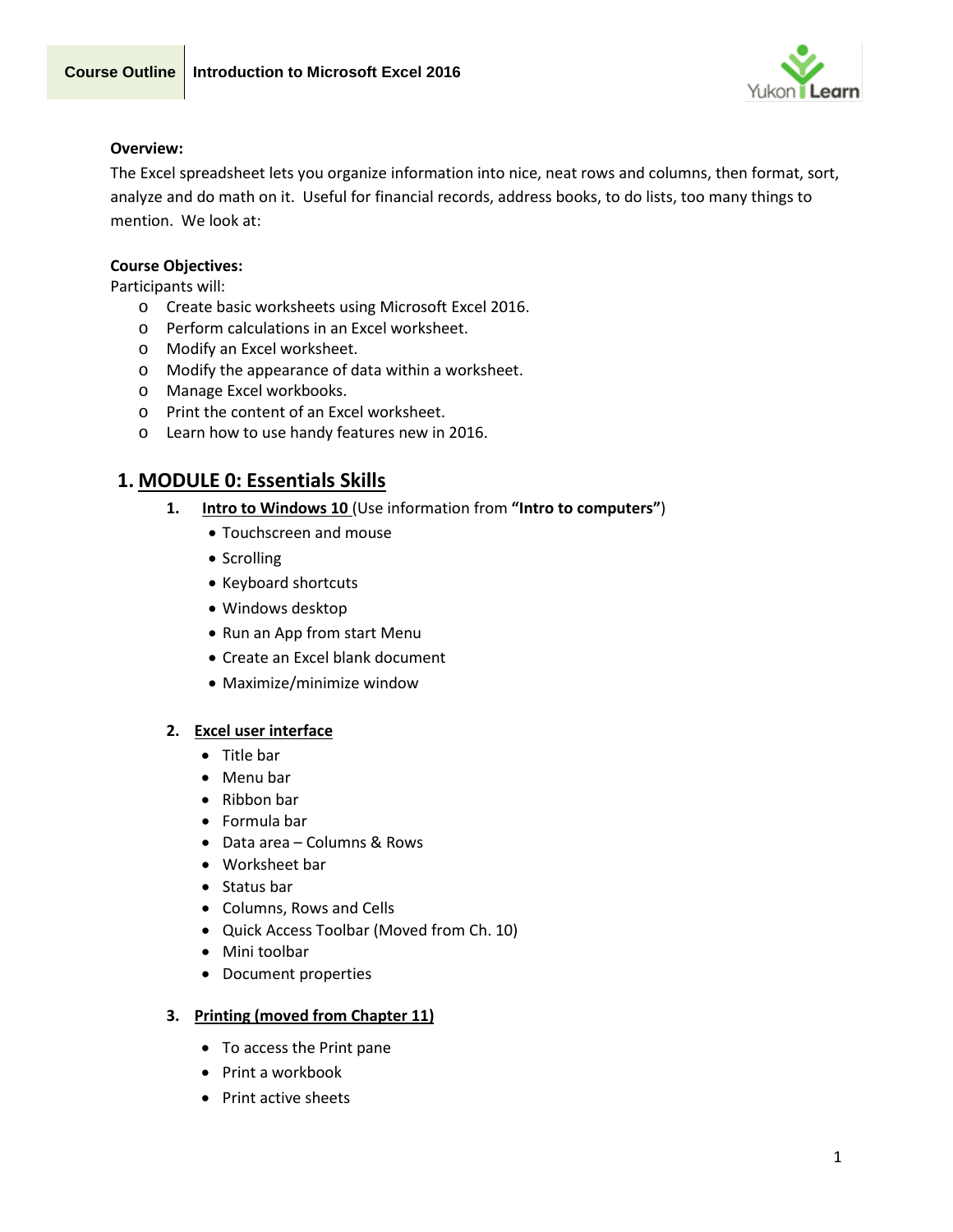

# **4. Organizing files**

- Create a folder
- Create a folder within a folder
- Hierarchy & travelling through folders/files
- Switch from one App to another

# **5. Saving your documents**

- Save
- Save as
- Save in a different file type
- Save a file on One Drive
- Sign out from Microsoft account

# **6. Screen resolution**

- Minimize/Restore a window
- Change screen resolution
- Exit Excel with a document open

# **7. Backstage view**

- Run an App from the search box
- Open a existing document
- Creating a new document
- Close a file
- Open a recent file

# 8. **Organizing files**

• Rename, move & delete a file

# **9. Windows Help**

- Open Office help
- Move and resize a window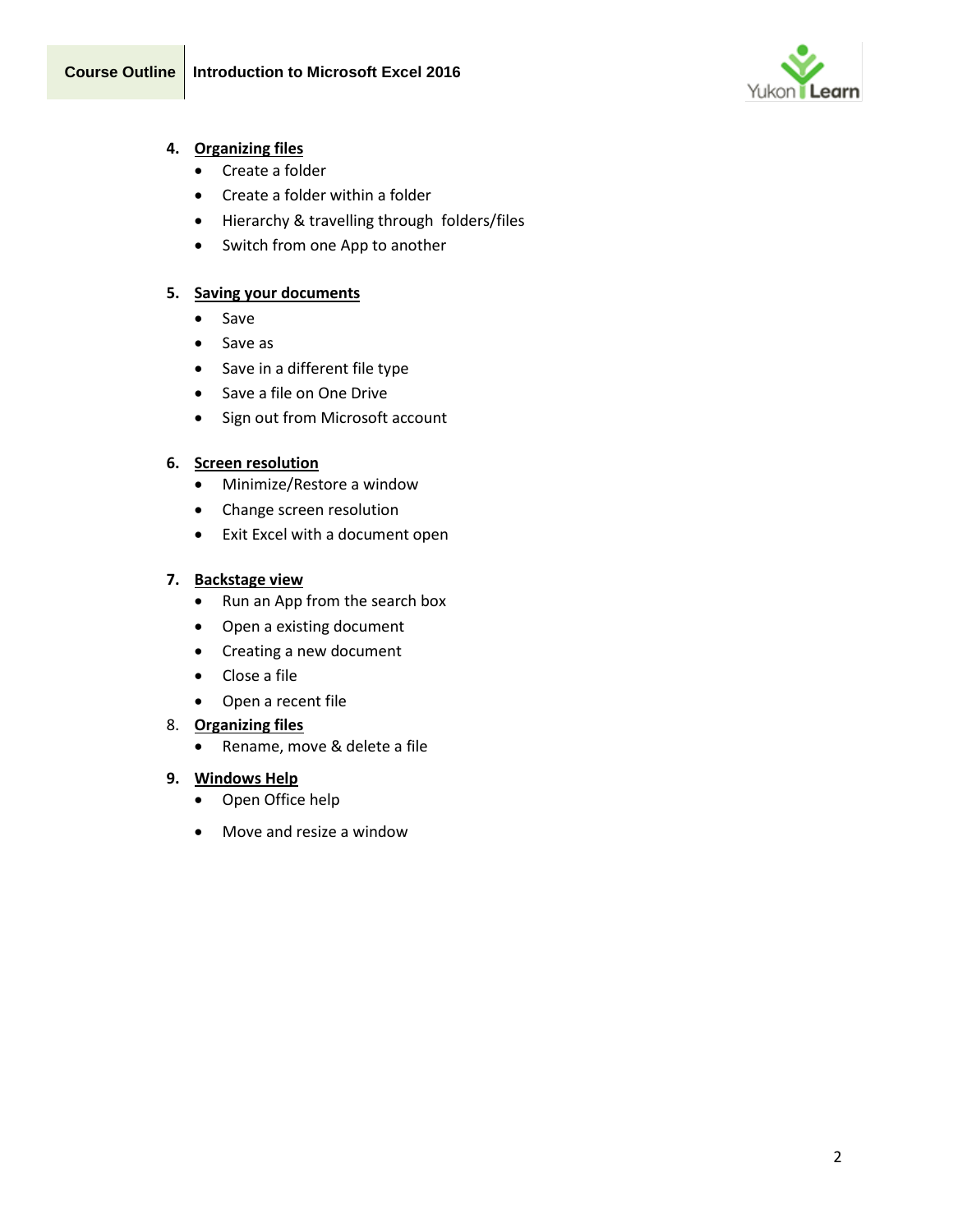

# **2. MODULE 1: Creating a worksheet and a chart**

- **1. Entering Text and Sum**
	- Selecting a cell
	- Entering text
	- Entering numbers
	- Calculating a sum
	- Using the Fill Handle to copy text
	- Using the Fill handle to copy formulas
	- Entering a formula using keyboard

# **2. Formatting a Cell & worksheet**

- Formatting a cell
- Use the Bold, Italic, and Underline commands
- Change the font
- Change the font size
- Change the font color
- Text alignment
- Format rows
- Cell styles
- Apply a cell style
- To merge cells using the Merge & Center command
- Applying number formats
- Modifying column width
- Use the name box to select cell
- Other ways to select cells

# **3. Add a chart**

- Add a chart
- Apply a style to a chart
- To move a chart to a new sheet
- To change the sheet tab name
- Printing in Landscape

# **4. Auto calculate area**

• Use the auto calculate area to determine a maximum

# **5. Correcting errors**

- Correcting errors while entering data
- Undoing last entry
- Clearing a cell or a range
- Clearing the entire worksheet